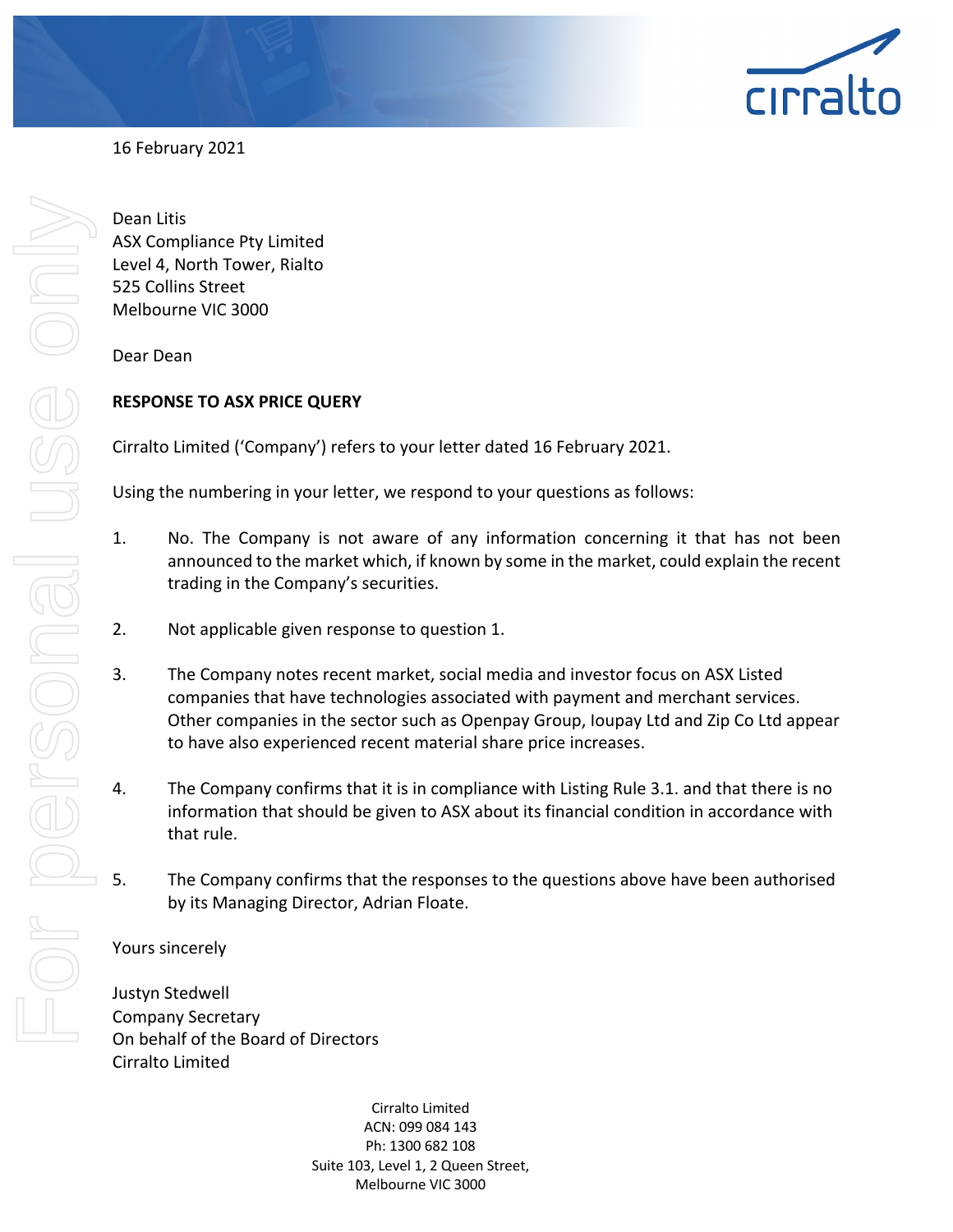

Reference: ODIN30931

Mr Justyn Stedwell Company Secretary Cirralto Limited 2 Queen Street Melbourne VIC 3000

By email

Dear Mr Stedwell

## **Cirralto Limited ('CRO'): Price Query**

We note the change in the price of CRO's securities from a low and opening price of \$0.068 today, to an intraday high of \$0.095 at the time of writing, today.

We also note the significant increase in the volume of CRO's securities traded over the same period.

## **Request for Information**

In light of this, ASX asks CRO to respond separately to each of the following questions and requests for information:

- 1. Is CRO aware of any information concerning it that has not been announced to the market which, if known by some in the market, could explain the recent trading in its securities?
- 2. If the answer to question 1 is "yes".
	- (a) Is CRO relying on Listing Rule 3.1A not to announce that information under Listing Rule 3.1? Please note that the recent trading in CRO's securities would suggest to ASX that such information may have ceased to be confidential and therefore CRO may no longer be able to rely on Listing Rule 3.1A. Accordingly, if the answer to this question is "yes", you need to contact us immediately to discuss the situation.
	- (b) Can an announcement be made immediately? Please note, if the answer to this question is "no", you need to contact us immediately to discuss requesting a trading halt (see below).
	- (c) If an announcement cannot be made immediately, why not and when is it expected that an announcement will be made?
- 3. If the answer to question 1 is "no", is there any other explanation that CRO may have for the recent trading in its securities?
- 4. Please confirm that CRO is complying with the Listing Rules and, in particular, Listing Rule 3.1.
- 5. Please confirm that CRO's responses to the questions above have been authorised and approved under its published continuous disclosure policy or otherwise by its board or an officer of CRO with delegated authority from the board to respond to ASX on disclosure matters.

## **When and where to send your response**

This request is made under Listing Rule 18.7. Your response is required as soon as reasonably possible and, in any event, by no later than **2:00 PM AEDT today Tuesday, 16 February 2021**. If we do not have your response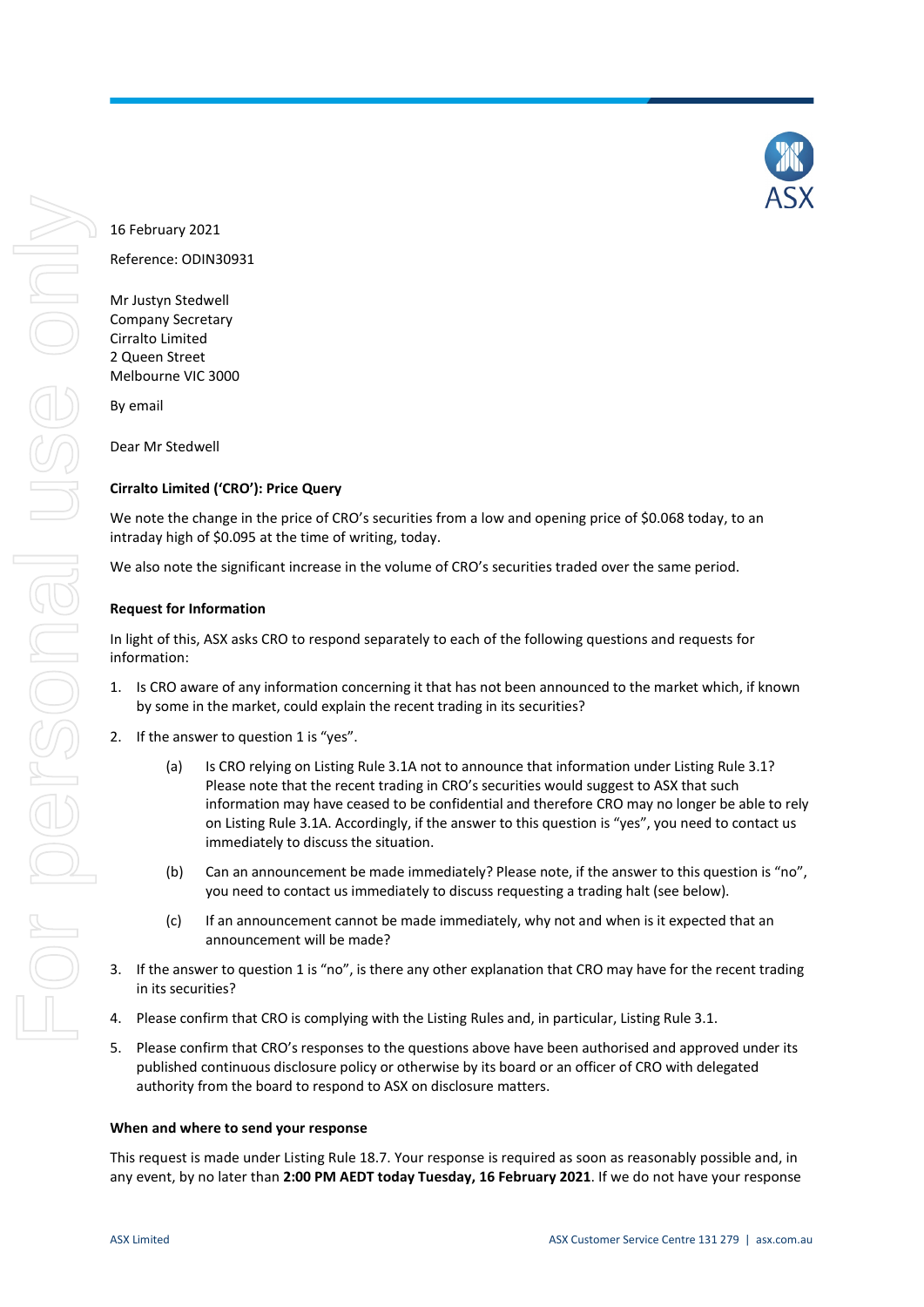by then, ASX will likely suspend trading in CRO's securities under Listing Rule 17.3. You should note that if the information requested by this letter is information required to be given to ASX under Listing Rule 3.1 and it does not fall within the exceptions mentioned in Listing Rule 3.1A, CRO's obligation is to disclose the information "immediately". This may require the information to be disclosed before the deadline set out in the previous paragraph.

ASX reserves the right to release a copy of this letter and your response on the ASX Market Announcements Platform under Listing Rule 18.7A. Accordingly, your response should be in a form suitable for release to the market. Your response should be sent to me by e-mail at **ListingsComplianceMelbourne@asx.com.au**. It should not be sent directly to the ASX Market Announcements Office. This is to allow me to review your response to confirm that it is in a form appropriate for release to the market, before it is published on the ASX Market Announcements Platform.

#### **Listing Rules 3.1 and 3.1A**

Listing Rule 3.1 requires a listed entity to give ASX immediately any information concerning it that a reasonable person would expect to have a material effect on the price or value of the entity's securities. Exceptions to this requirement are set out in Listing Rule 3.1A. In responding to this letter, you should have regard to CRO's obligations under Listing Rules 3.1 and 3.1A and also to Guidance *Note 8 Continuous Disclosure: Listing Rules 3.1 – 3.1B*. It should be noted that CRO's obligation to disclose information under Listing Rule 3.1 is not confined to, nor is it necessarily satisfied by, answering the questions set out in this letter.

#### **Trading halt**

If you are unable to respond to this letter by the time specified above, or if the answer to question 1 is "yes" and an announcement cannot be made immediately, you should discuss with us whether it is appropriate to request a trading halt in CRO's securities under Listing Rule 17.1. If you wish a trading halt, you must tell us:

- the reasons for the trading halt;
- how long you want the trading halt to last;
- the event you expect to happen that will end the trading halt;
- that you are not aware of any reason why the trading halt should not be granted; and
- any other information necessary to inform the market about the trading halt, or that we ask for.

We may require the request for a trading halt to be in writing. The trading halt cannot extend past the commencement of normal trading on the second day after the day on which it is granted.

You can find further information about trading halts in Guidance Note 16 *Trading Halts & Voluntary Suspensions*.

#### **Suspension**

If you are unable to respond to this letter by the time specified above ASX will likely suspend trading in CRO's securities under Listing Rule 17.3.